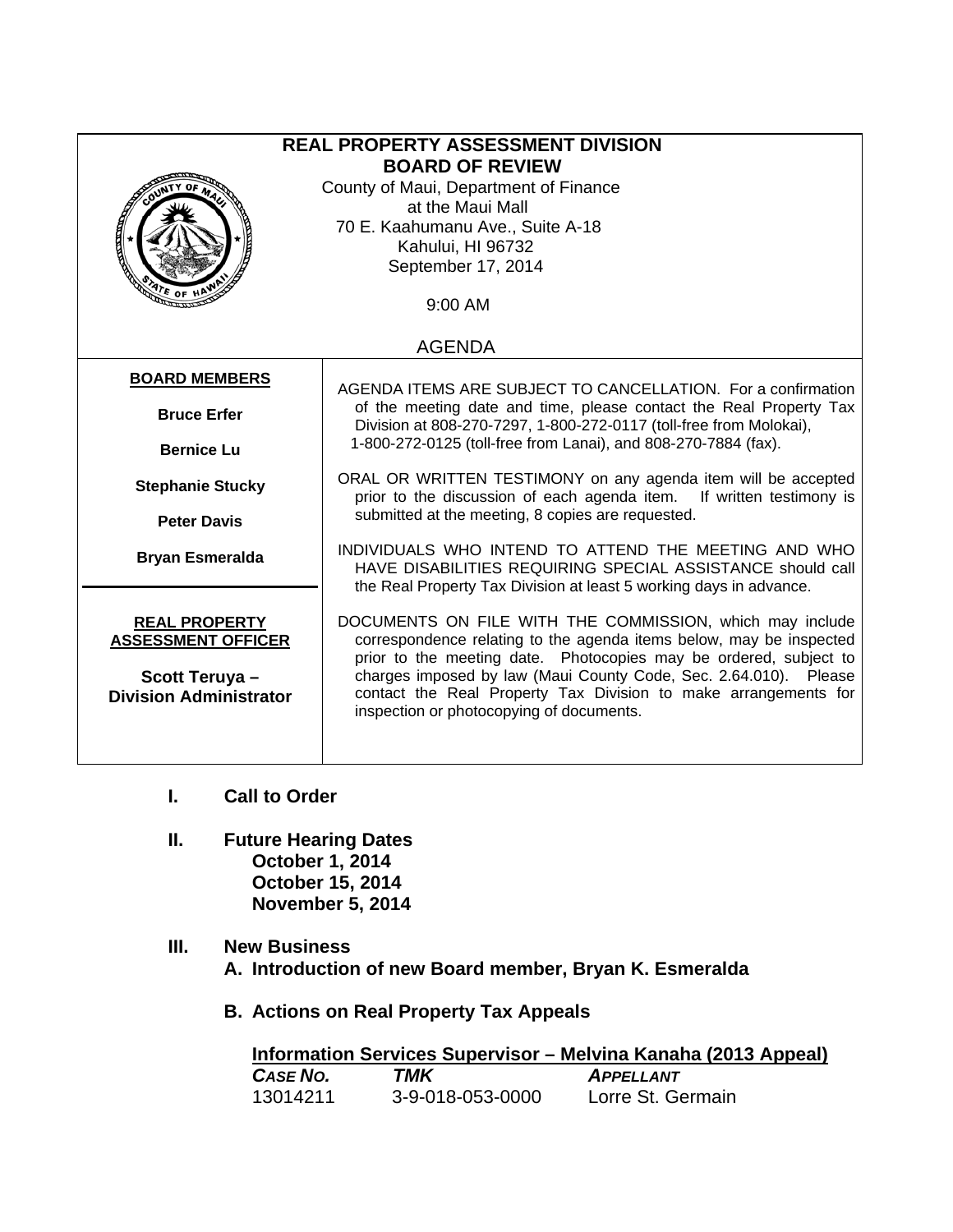## **Real Property Valuation Analyst – Marcy Martin (2014 Appeals)**

| <b>CASE NO.</b> | TMK                                     | <u>.</u><br><b>APPELLANT</b>  |
|-----------------|-----------------------------------------|-------------------------------|
| 014640          | 3-9-011-046-0000                        | Kristin M. Holmes             |
| 015083          | 2-1-014-116-0000                        | Mark F. Sloane                |
| 014637          | 2-4-007-017-0000                        | Mark S. Cosslett              |
| 014723          | 2-6-005-070-0000                        | Mebel/Rojas                   |
| 14014553        | 2-6-010-006-0000                        | Linda Gallagher               |
| 014722          | 2-6-012-006-0001                        | Valerie J. Hoffman            |
| 014726          | 2-6-012-034-0000                        | <b>Stephen Still</b>          |
| 014926          | 2-9-005-054-0001                        | <b>Steven Slater</b>          |
| 014638          | 3-8-002-026-0002                        | George Hensler                |
| 014598          | 3-9-037-061-0000                        | <b>Colleen Denise Roberts</b> |
| 014524          | 3-9-039-067-0000                        | Amy L. Bond                   |
| 014586          | 4-3-015-058-0000                        | <b>Rod Roddenberry Trust</b>  |
| 014727          | 4-7-012-008-0000                        | <b>Teresa Waters Trust</b>    |
| 014745          | 4-7-012-009-0000                        | Jan A. Hendrix                |
| 014653          | 5-4-017-036-0000                        | Gould/McGarry                 |
| 014561          | 5-7-003-021-0000                        | <b>Lawrence Paul Swenson</b>  |
| 014562          | 5-7-007-005-0000                        | Diane Lee Swanson             |
|                 | <b>Appeals Represented by Tom Croly</b> |                               |
| 014587          | 1-4-005-018-0000                        | Leslie Ogilvie                |
| 014954          | 1-4-011-005-0000                        | Hansen/Ingalls                |
| 015048          | 2-1-014-033-0000                        | Michael L. Anderson           |
| 014615          | 2-4-010-016-0000                        | Russell Lloyd Jr., LLC        |
| 014614          | 2-4-019-014-0000                        | Aloha Cottage, LLC            |
| 014681          | 2-4-032-069-0000                        | <b>Tasey Miyahira</b>         |
| 014610          | 2-6-004-008-0000                        | <b>McAniff Family, LLC</b>    |
| 014560          | 2-6-004-019-0000                        | Doug Gallant                  |
| 014878          | 2-6-004-025-0000                        | <b>McAniff Family, LLC</b>    |
| 015054          | 2-6-009-013-0000                        | <b>Walter Trumbull</b>        |
| 014660          | 2-6-011-024-0000                        | <b>Bruce/Pamela Miller</b>    |
| 015059          | 2-6-012-008-0000                        | Gregory W. Crafts             |
| 014609          | 2-7-003-106-0000                        | Allegiance-HH, LLC            |
| 014713          | 2-7-003-111-0000                        | Erich und Ilse Schneider      |
| 014617          | 2-7-008-168-0000                        | Randall/Katarzyna Leavitt     |
| 014588          | 2-7-012-053-0000                        | Von Hamm, Ahulani Revoc Trust |
| 014618          | 2-7-012-117-0000                        | Gigi's Opia Ltd               |
| 014628          | 2-7-012-264-0000                        | John Robert Sayre             |
| 014747          | 2-7-016-032-0000                        | John/Margit Tolman            |
| 014608          | 2-8-004-085-0000                        | Raboff/Lock                   |
| 014585          | 3-9-010-016-0000                        | <b>Altman Family Trust</b>    |
| 014554          | 3-9-010-018-0000                        | <b>Charles Scott Cronce</b>   |
| 014584          | 3-9-046-019-0000                        | Hale Makai Maui, LLC          |
| 014678          | 4-3-007-002-0000                        | <b>BJ Ohana/Jay Moore</b>     |
| 014914          | 4-3-007-013-0000                        | <b>Tryg Fortun</b>            |
| 014902          | 4-3-007-021-0000                        | <b>Tryg Fortun</b>            |